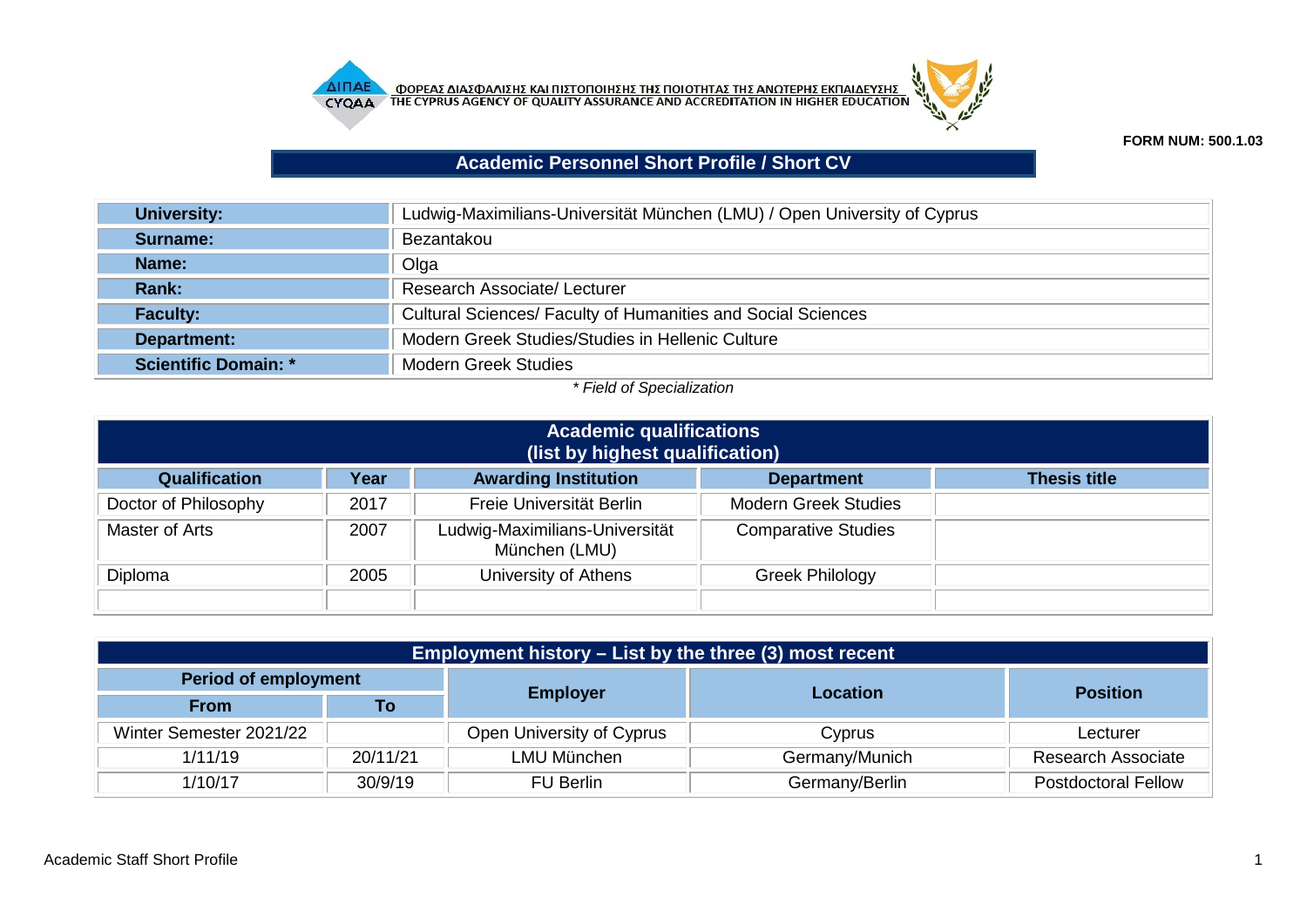| Key refereed journal papers, monographs, books, conference publications etc. List the five (5) more recent and other<br>five (5) selected - (max total 10) |      |                                                                                                                                                                  |                      |                                                                                                                                                                              |                         |                 |
|------------------------------------------------------------------------------------------------------------------------------------------------------------|------|------------------------------------------------------------------------------------------------------------------------------------------------------------------|----------------------|------------------------------------------------------------------------------------------------------------------------------------------------------------------------------|-------------------------|-----------------|
| <b>Ref. Number</b>                                                                                                                                         | Year | <b>Title</b>                                                                                                                                                     | <b>Other authors</b> | <b>Journal and</b><br><b>Publisher /</b><br><b>Conference</b>                                                                                                                | Vol.                    | <b>Pages</b>    |
| 1                                                                                                                                                          | 2021 | "'The musicalization of<br>fiction' revisited: Zu einer<br>intermedialen Annäherung an<br>die Autoreflexivität der Prosa"                                        |                      | Michael Gamper und<br>Svetlana Efimova<br>(Ed.), Prosa:<br>Geschichte, Poetik,<br>Theorie(Weltliterature<br>n / World Literatures,<br>20), Berlin: De<br>Gruyter             |                         | $131 -$<br>147  |
| $\overline{2}$                                                                                                                                             | 2020 | "Akropolis in der<br>deutschsprachigen Reiselyrik<br>(1838-1930): Funktionen und<br><b>Transformationen</b> des<br>deutschen Philhellenismus"                    |                      | Johannes Görbert und<br>Nikolas Immer (Ed.),<br>Ambulante Poesie.<br>Formationen<br>deutschsprachiger<br>Reiselyrik seit dem 18.<br>Jahrhundert, Stuttgart:<br>J.B. Metzler, |                         | 207-<br>220     |
| $\overline{3}$                                                                                                                                             | 2020 | ,, Κρίση και ανάκαμψη στον<br>καιρό της αποικιοκρατίας:<br>Αρχαιολογικοί χώροι μνήμης<br>στα κυπριακά ποιήματα του Γ.<br>Σεφέρη"                                 |                      | The Proceedings of<br>the 6th European<br>Congress of Modern<br>Greek Studies (Lund,<br>4-7 October 2018),<br>$\tau.1.,$ Athens: EENS                                        |                         | $531 -$<br>547  |
| $\overline{4}$                                                                                                                                             | 2019 | "Resonances of Henri<br>Bergson's 'music' in the<br>interwar aesthetic discourse of<br>the journal Μακεδονικές<br>Hμέρες: the idea of the nouveau<br>romantisme" |                      | Journal of Byzantine<br>and Modern Greek<br><b>Studies</b>                                                                                                                   | 43.1<br>(April<br>2019) | $117 -$<br>134. |
| $\overline{5}$                                                                                                                                             | 2019 | Μουσικές πρακτικές στη<br>νεοελληνική πεζογραφία. Η                                                                                                              |                      | Berlin: Edition<br>Romiosini                                                                                                                                                 |                         |                 |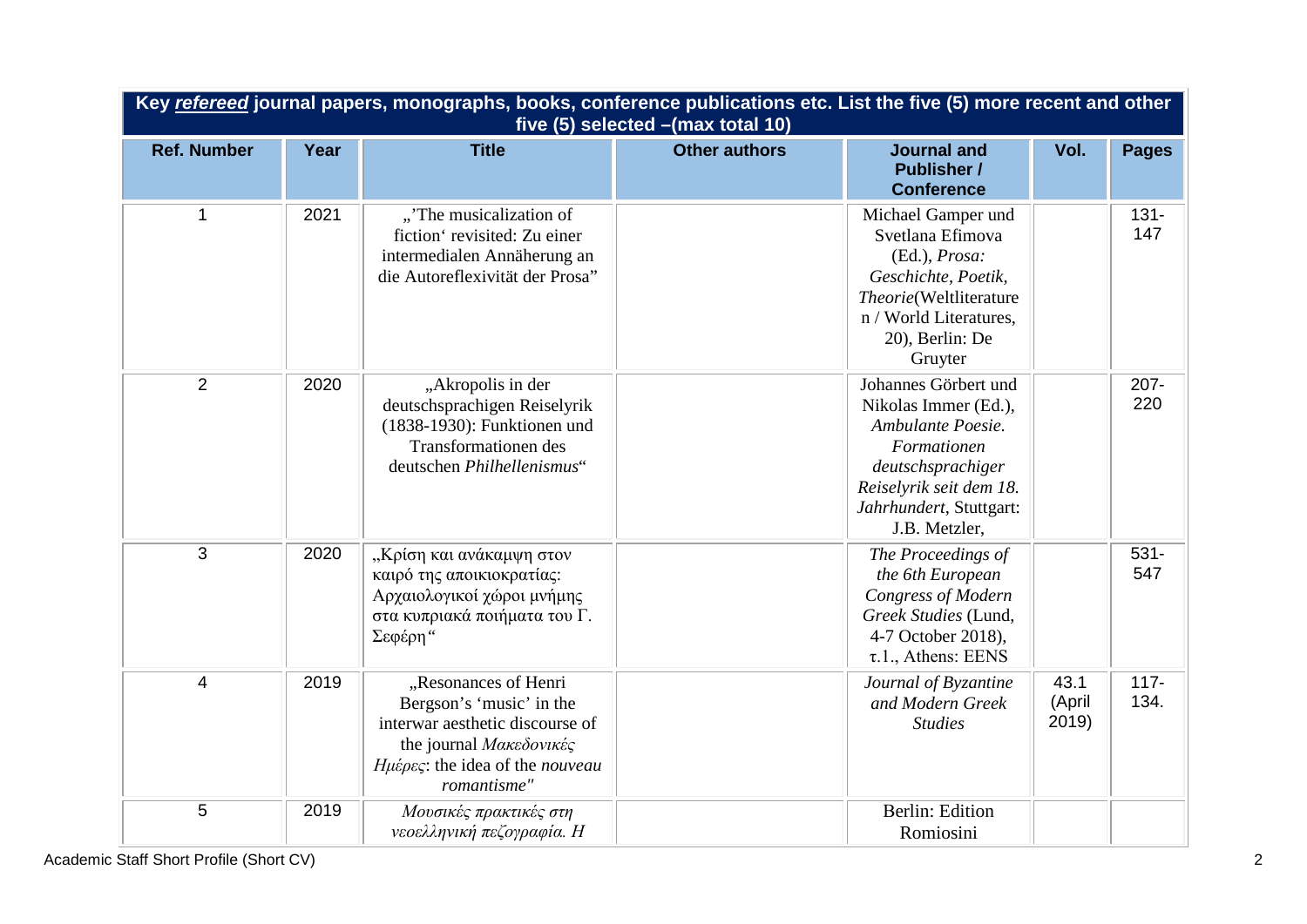|                |      | διακαλλιτεχνικότητα από τον<br>συμβολισμό στον μοντερνισμό                                                                                                               |                                                                                                       |                                     |                 |
|----------------|------|--------------------------------------------------------------------------------------------------------------------------------------------------------------------------|-------------------------------------------------------------------------------------------------------|-------------------------------------|-----------------|
| 6              | 2018 | "Ο βαγκνερισμός στον<br>νεοελληνικό κριτικό λόγο:<br>γαλλικός συμβολισμός,<br>«γερμανισμός» και ένα νέο<br>μοντέλο ποιητικής την εποχή<br>του fin-de-siècle" (Α'Μέρος)   | Νέα Εστία                                                                                             | 1878<br>(Σεπτέ<br>μβριος<br>2018)   | 685-<br>699.    |
| $\overline{7}$ | 2019 | ,, Ο βαγκνερισμός στον<br>νεοελληνικό κριτικό λόγο:<br>γαλλικός συμβολισμός,<br>«γερμανισμός» και ένα νέο<br>μοντέλο ποιητικής την εποχή<br>του fin-de-siècle" (Β'Μέρος) | Νέα Εστία                                                                                             | 1880<br>(Μάρτι<br>$O\zeta$<br>2019) | $311 -$<br>325. |
| 8              | 2018 | "Odysseas Elytis' Axion Esti"                                                                                                                                            | <b>Horst-Dieter Blume</b><br>und Cay Lienau (Ed.)<br>Choregia.<br>Münstersche<br>Griechenland-Studien | Heft<br>16                          | 59-72           |
| 9              | 2016 | "Nachwort"                                                                                                                                                               | Mimika Kranaki,<br>Contre-Temps, Brigite<br>Hildebrand (Trans.),<br>Berlin: Edition<br>Romiosini      |                                     | $231 -$<br>241  |
| 10             | 2015 | Die Nervenkunst in der Zeit des<br>fin-de-siécle und die Suche<br>nach einer Therapie: Das<br>Beispiel von Nikos<br>Kazantzakis"                                         | H.v. Bogen, T. Mayer<br>u.a. (Ed.) Literatur<br>und Wahnsinn, Berlin:<br>Frank und Timme,             |                                     | $175 -$<br>184  |
|                |      |                                                                                                                                                                          |                                                                                                       |                                     |                 |

## **Exhibitions (where applicable). List the five (5) more recent and other five (5) selected. (max total 10)**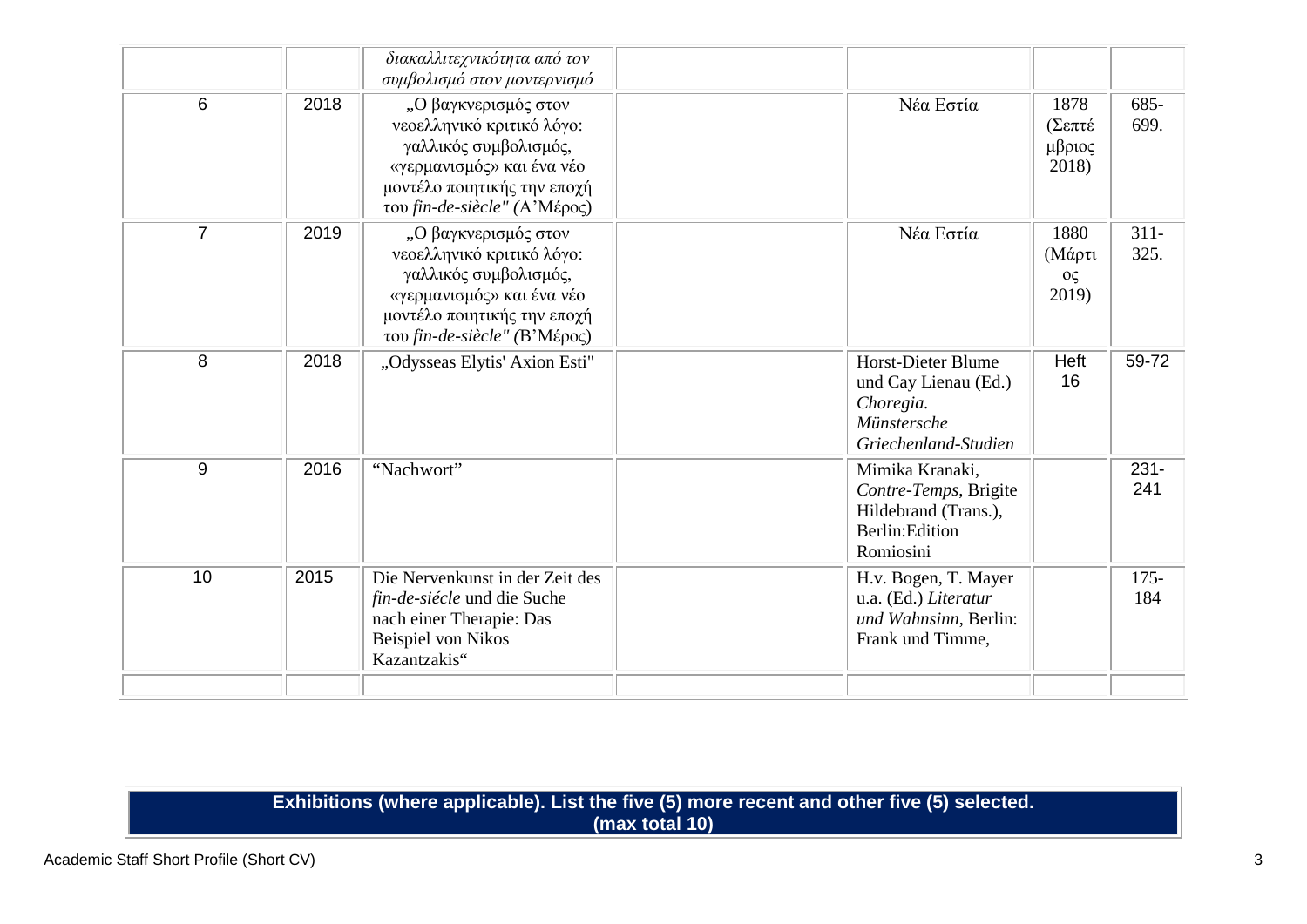| <b>Ref. Number</b> | <b>Date</b> | <b>Topic</b> | <b>International / Local</b> | Location* | <b>Role in Exhibition</b> |
|--------------------|-------------|--------------|------------------------------|-----------|---------------------------|
|                    |             |              |                              |           |                           |
| 2                  |             |              |                              |           |                           |
| 3                  |             |              |                              |           |                           |
| 4                  |             |              |                              |           |                           |
| 5                  |             |              |                              |           |                           |
| 6                  |             |              |                              |           |                           |
| 7                  |             |              |                              |           |                           |
| 8                  |             |              |                              |           |                           |
| 9                  |             |              |                              |           |                           |
| 10                 |             |              |                              |           |                           |

\**Specify venue, geographic location etc*

|                       | Research Projects. List the five (5) more recent and other five (5) selected<br>(max total 10) |                                                                                                                                                                                                                  |                                                                                         |                           |  |  |
|-----------------------|------------------------------------------------------------------------------------------------|------------------------------------------------------------------------------------------------------------------------------------------------------------------------------------------------------------------|-----------------------------------------------------------------------------------------|---------------------------|--|--|
| Ref.<br><b>Number</b> | <b>Date</b>                                                                                    | <b>Title</b>                                                                                                                                                                                                     | <b>Funded by</b>                                                                        | <b>Project Role*</b>      |  |  |
|                       | $1/11/19$ -<br>30/11/21                                                                        | Fälschung, Täuschung, Mystifikation in der<br>neugriechischen Literatur/                                                                                                                                         | German Federal<br>Ministry of Education<br>and Research (BMBF)                          | <b>Research Associate</b> |  |  |
| 2                     | $1/10/17$ -<br>30/9/19                                                                         | Archäologische Erinnerungsräume im<br>Horizont des Philhellenismus und des<br>Orientalismus, Kulturelles Gedächtnis und<br>(post) koloniale Erfahrung in der<br>neugriechischen, irischen und indischen<br>Lyrik | FU Berlin/Friedrich<br><b>Schlegel Graduate</b><br>School of Literary<br><b>Studies</b> | Researcher                |  |  |
| 3                     | 2021                                                                                           | Propyläen 3600 A Virtual Tour.                                                                                                                                                                                   | City of Munich/LMU                                                                      | Researcher                |  |  |
| 4                     | 2015                                                                                           | Literaturgeschichtliche e-Assesments.                                                                                                                                                                            | FU Berlin                                                                               | Researcher                |  |  |
| 5                     | 2010/2012                                                                                      | Didaktik der neugriechischen<br>Literaturgeschichte.                                                                                                                                                             | FU Berlin                                                                               | Researcher                |  |  |
| 6                     |                                                                                                |                                                                                                                                                                                                                  |                                                                                         |                           |  |  |
|                       |                                                                                                |                                                                                                                                                                                                                  |                                                                                         |                           |  |  |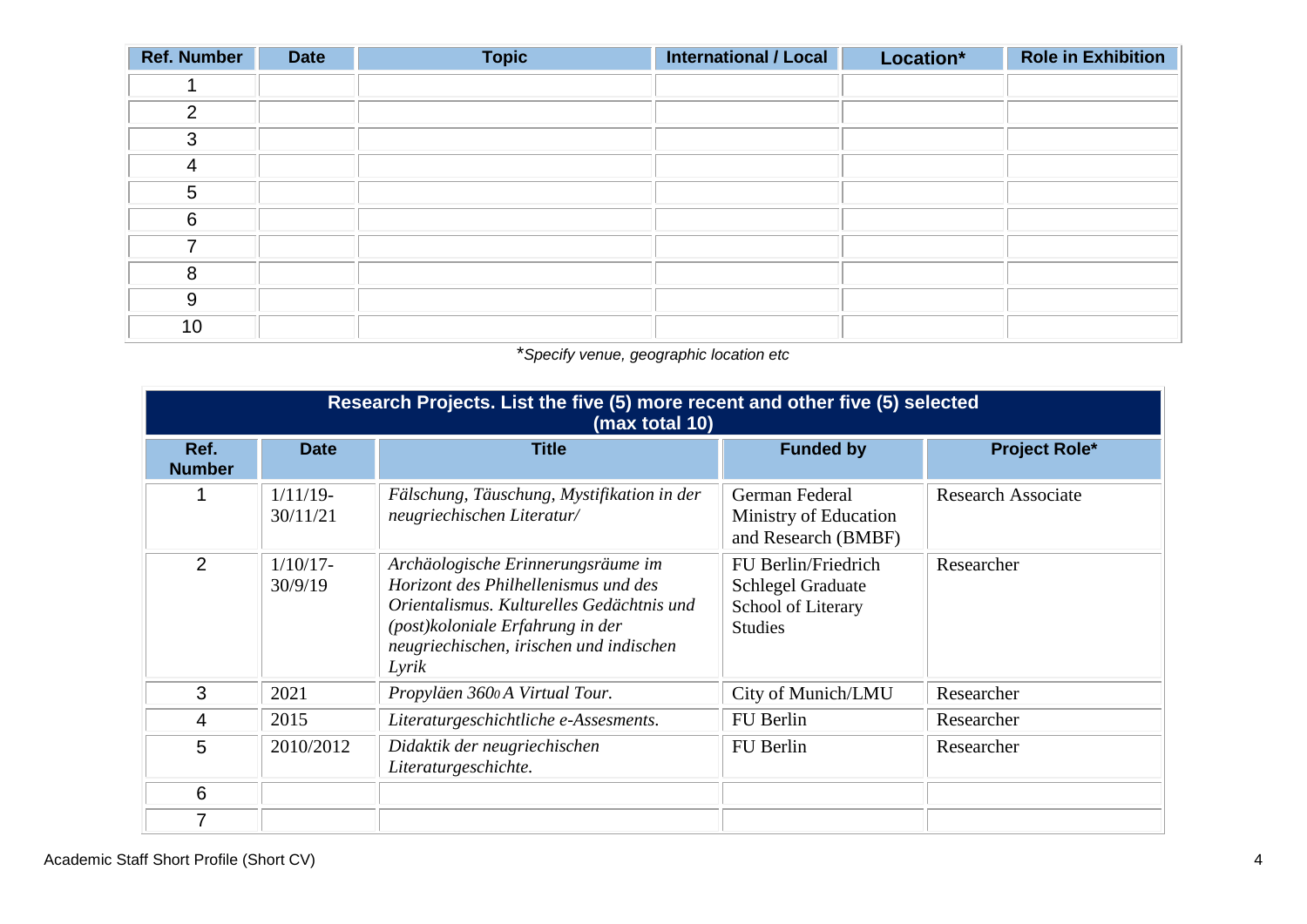*\*Project Role: i.e. Scientific/Project Coordinator, Research Team Member, Researcher, Assistant Researcher, other*

|                    | Consulting Services and/or Participation in Councils / Boards/ Editorial Committees.<br>List the five (5) more recent |              |                                     |                       |  |
|--------------------|-----------------------------------------------------------------------------------------------------------------------|--------------|-------------------------------------|-----------------------|--|
| <b>Ref. Number</b> | <b>Period</b>                                                                                                         | Organization | <b>Title of Position or Service</b> | <b>Key Activities</b> |  |
|                    |                                                                                                                       |              |                                     |                       |  |
|                    |                                                                                                                       |              |                                     |                       |  |
| ◠                  |                                                                                                                       |              |                                     |                       |  |
|                    |                                                                                                                       |              |                                     |                       |  |
|                    |                                                                                                                       |              |                                     |                       |  |

| Awards / International Recognition (where applicable). List the five (5) more recent and other five (5) selected.<br>(max total 10) |             |                                                                                                                                                                                                         |                                                    |  |  |
|-------------------------------------------------------------------------------------------------------------------------------------|-------------|---------------------------------------------------------------------------------------------------------------------------------------------------------------------------------------------------------|----------------------------------------------------|--|--|
| Ref.<br><b>Number</b>                                                                                                               | <b>Date</b> | <b>Title</b>                                                                                                                                                                                            | <b>Awarded by:</b>                                 |  |  |
|                                                                                                                                     | 2020        | $1st$ prize for the best dissertation published in<br>2019                                                                                                                                              | European Society of Modern Greek Studies (EENS)    |  |  |
| 2                                                                                                                                   | 2015        | 1 <sup>st</sup> prize in Memory of Panagiotis Moullas for the<br>essay: "Ο απόηχος της "μουσικής" του Henri<br>Bergson στον νεοελληνικό κριτικό λόγο του<br>μεσοπολέμου: η ιδέα του nouveau romantisme" | National Bank of Greece Cultural Foundation (MIET) |  |  |
| 3                                                                                                                                   |             |                                                                                                                                                                                                         |                                                    |  |  |
| 4                                                                                                                                   |             |                                                                                                                                                                                                         |                                                    |  |  |
| 5                                                                                                                                   |             |                                                                                                                                                                                                         |                                                    |  |  |
| 6                                                                                                                                   |             |                                                                                                                                                                                                         |                                                    |  |  |